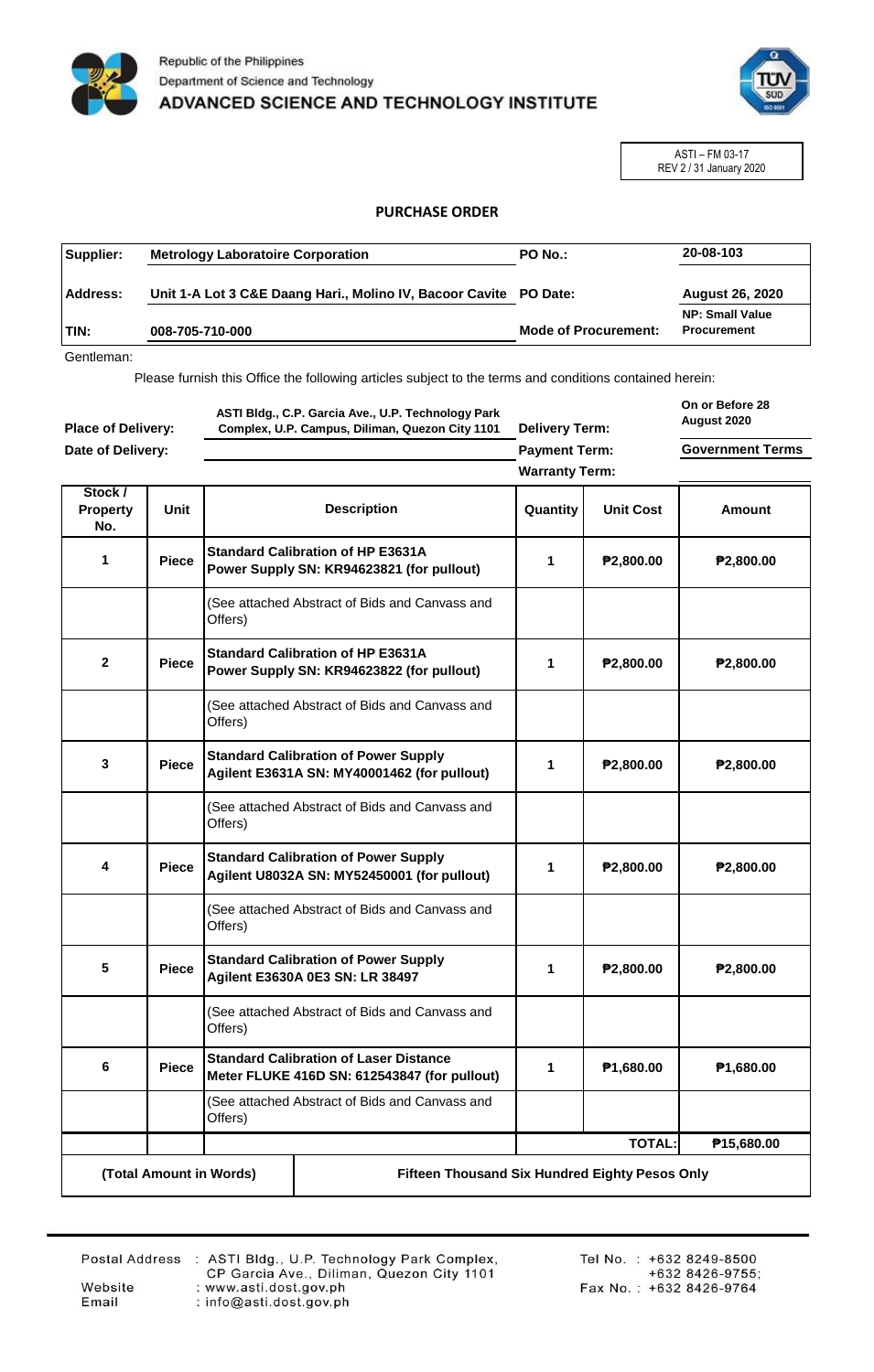The contract price is inclusive of taxes and other fees or charges. In case of failure to make the full delivery within the time specified above, a penalty of one-tenth (1/10) of one percent for every day of delay shall be imposed on the undelivered item/s. Once the cumulative amount of liquidated damages reaches ten percent (10%) of the amount of the contract, DOST-ASTI may rescind or terminate the contract, without prejudice to other courses of action and remedies available under the circumstances and in accordance with the provisions of the latest implementing rules and regulations of RA 9184.

| Conforme:               |                                                                                        | Very Truly Yours, |                                                                                                                                      |  |
|-------------------------|----------------------------------------------------------------------------------------|-------------------|--------------------------------------------------------------------------------------------------------------------------------------|--|
|                         |                                                                                        |                   | Digitally signed by<br>PETER ANTONIO<br>PETER ANTONIO <sub>TRAL</sub> E ANZON<br>PETER ANTONIO <sub>TRAL</sub> E ANZON <sub>27</sub> |  |
|                         |                                                                                        |                   |                                                                                                                                      |  |
|                         | (Signature over Printed Name of Supplier)                                              |                   | Officer-in-Charge, 22093BASTI                                                                                                        |  |
|                         |                                                                                        |                   |                                                                                                                                      |  |
|                         |                                                                                        |                   |                                                                                                                                      |  |
|                         | (Date)                                                                                 |                   |                                                                                                                                      |  |
|                         |                                                                                        |                   |                                                                                                                                      |  |
|                         |                                                                                        |                   |                                                                                                                                      |  |
| <b>Fund Cluster:</b>    |                                                                                        |                   |                                                                                                                                      |  |
|                         | 01                                                                                     | ORS / BURS No.:   | 011011012020-08-000341                                                                                                               |  |
|                         |                                                                                        | ORS / BURS Date:  | August 26, 2020                                                                                                                      |  |
| <b>Funds Available:</b> | Php15,680.00                                                                           | Amount:           | ₱15,680.00                                                                                                                           |  |
|                         | Digitally signed by Gay<br>Concepcion S. Bugagao<br>Date: 2020.08.27 18:03:09<br>ns'nn |                   |                                                                                                                                      |  |
|                         | GAY CONCEPCION S. BUGAGAO                                                              |                   |                                                                                                                                      |  |